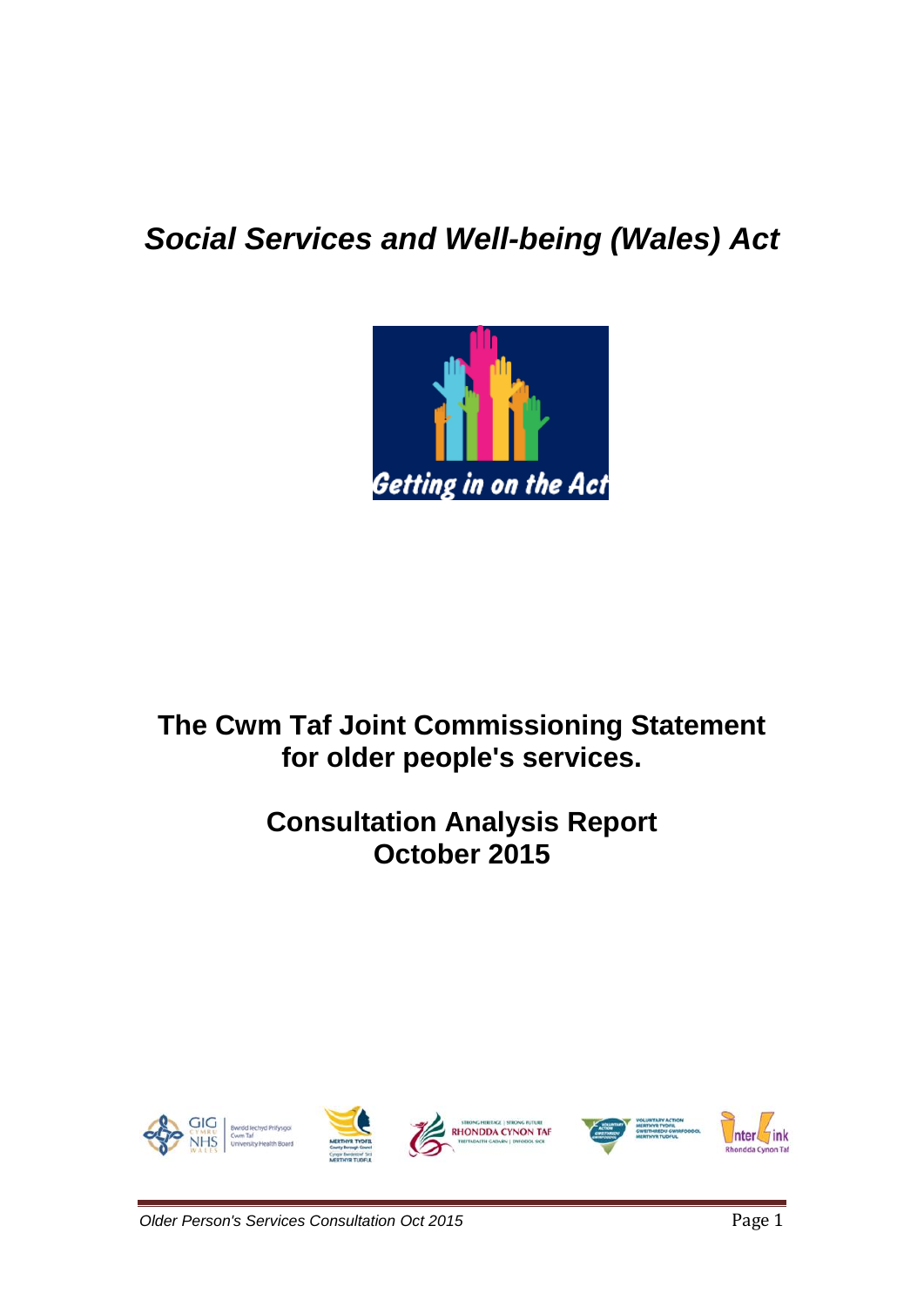| <b>Contents</b> |                                                                                                                                                                                                                                                                                                                                                                                                                                                                                       | Page                                                          |
|-----------------|---------------------------------------------------------------------------------------------------------------------------------------------------------------------------------------------------------------------------------------------------------------------------------------------------------------------------------------------------------------------------------------------------------------------------------------------------------------------------------------|---------------------------------------------------------------|
| 1.              | <b>Introduction</b>                                                                                                                                                                                                                                                                                                                                                                                                                                                                   | 3                                                             |
| 2.              | What did we do?                                                                                                                                                                                                                                                                                                                                                                                                                                                                       | 4                                                             |
| 3.              | <b>Consultation Findings</b><br>Question 1: Do you agree with the Service Plan?<br>Question 2: Do you think we have the right priorities<br>for older people's services?<br><b>Table 1: Common Themes</b><br><b>Other comments received</b>                                                                                                                                                                                                                                           | 5<br>5<br>6<br>7<br>8                                         |
| 4.              | <b>Suggestions and ideas</b><br><b>Respondent Demographics</b><br>Figure 1: Area of Responder<br>Figure 2: Age range of responder<br><b>Figure 3: Preferred language</b><br>$\bullet$<br>Figure 4: Do you consider yourself to be disabled?<br>Figure 5: Are you a Carer?<br>Figure 6: Do you receive any support?<br>'Do you feel that the proposed changes would have more of<br>an impact on you (positive/negative) because of the things<br>you've told us about yourself above? | 8<br>8<br>$\boldsymbol{9}$<br>9<br>$\boldsymbol{9}$<br>9<br>9 |
| 5.              | Feedback from meetings and group discussions                                                                                                                                                                                                                                                                                                                                                                                                                                          | 10                                                            |
| 6.              | <b>Conclusion</b><br>PDF                                                                                                                                                                                                                                                                                                                                                                                                                                                              | 11                                                            |
|                 | Appendix 1 Public<br><b>Engagement Commiss</b><br>Appendix 1: Long Questionnaire (available online)                                                                                                                                                                                                                                                                                                                                                                                   |                                                               |
|                 | <b>PDF</b><br><b>Older Peoples</b><br>Services Booklet.pdf<br><b>Appendix 2: Short Questionnaire (leaflet)</b>                                                                                                                                                                                                                                                                                                                                                                        |                                                               |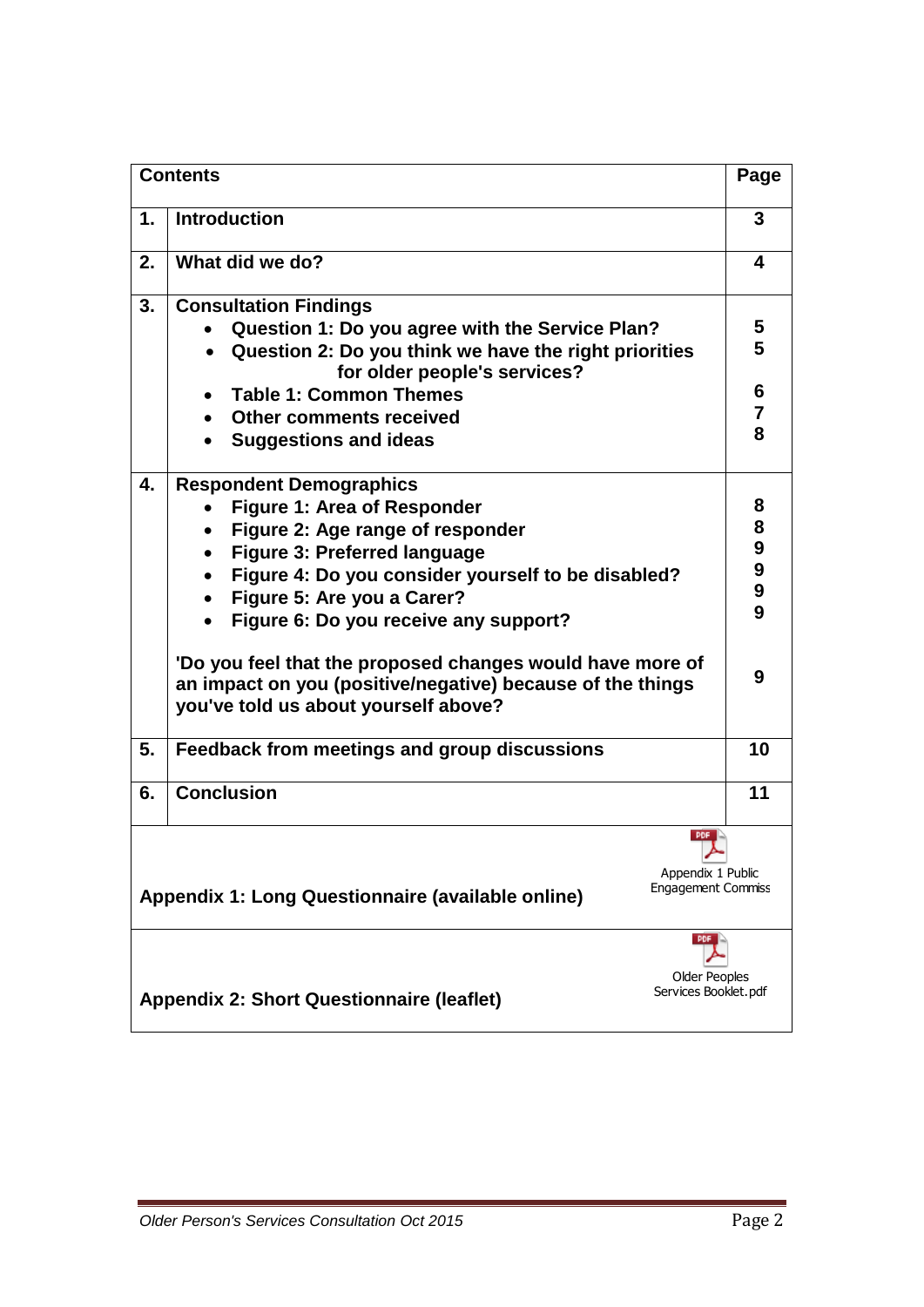## **1. Introduction**

- 1.1 The Social Services and Well-being (Wales) Act 2014 (SSWA) will change the way local authority social services and other care services work together in partnership to help and support people. It will help make sure people enjoy well-being in every area of their lives.
- 1.2 In preparation for the new Act, Local Authorities and Local Health Boards have to know and understand the needs of the people who live in their area so that services can support and care for them.

To do this, a number of public consultations will be held to ensure that residents, particularly those who may be affected by this new way of working, are able to have their say. These views will contribute to the way we provide future services in Cwm Taf (Merthyr Tydfil and Rhondda Cynon Taf).

- 1.3 Currently, your local council and health board are working together to look at the way they provide health and social care services to older people across Cwm Taf. As healthcare has improved we are all living longer and the number of older people in our area is increasing. In the near future, there will be a lot more older people who will need health and social care services, which means that the way we provide these services needs to change.
- 1.4 The new Act also means we need to do things differently if we want older people to have independent, healthy and fulfilled lives. We want to support older people to stay independent, have more control and choice over the care they get, and to be able to live at home and be part of their local community.
- 1.5 To help plan our way forward we have written a draft 'Cwm Taf Joint Commissioning Statement for Older People's Services' and recently carried out engagement activities with people living in Cwm Taf to ask for their views to ensure that the final document reflects their health and social care needs. This report summarises the findings from that consultation.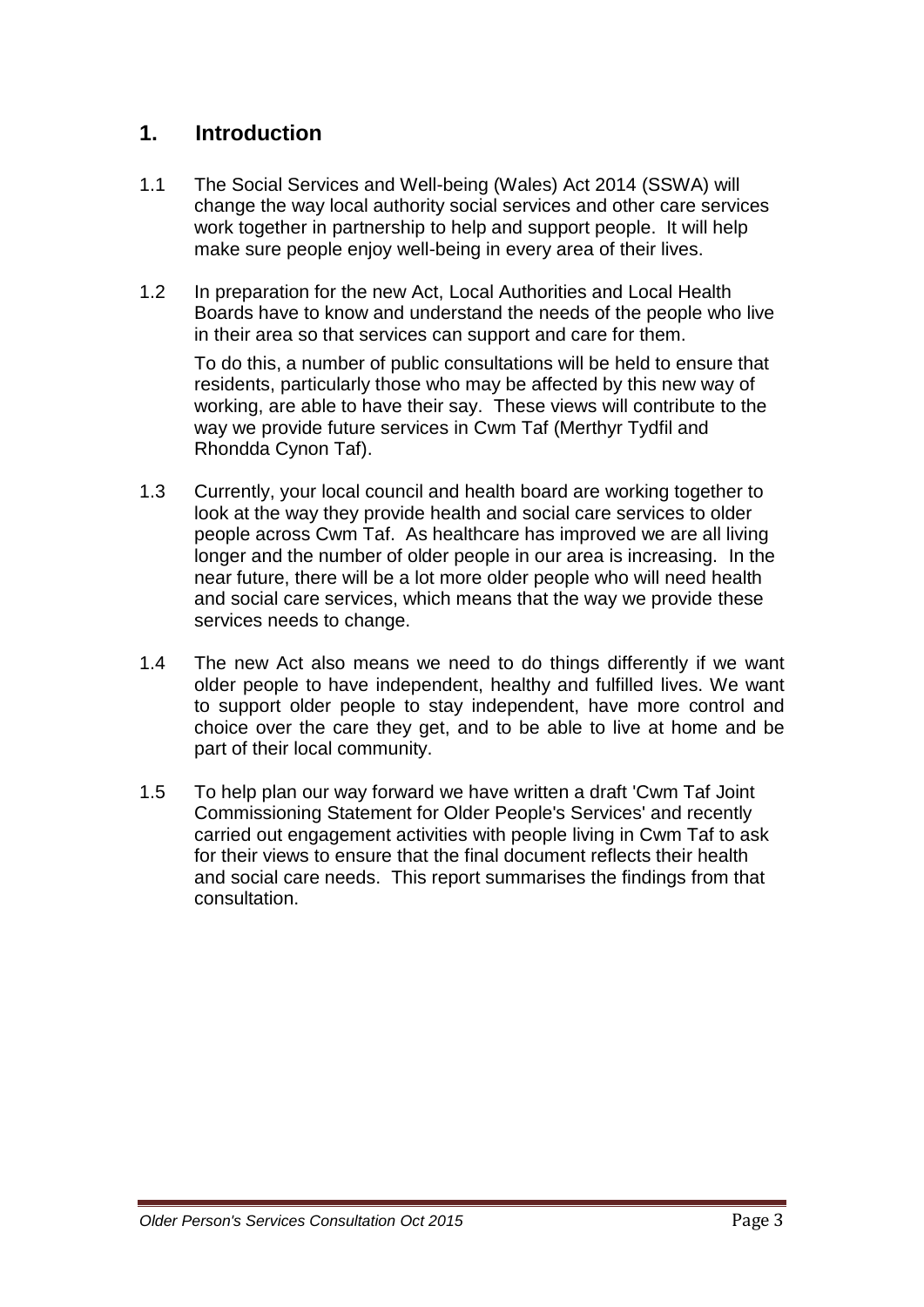## **2. What did we do?**

- 2.1 Over a 9 week period, between the  $27<sup>th</sup>$  July and  $28<sup>th</sup>$  September 2015, a number of face to face and online consultations were held which resulted in a total of 173 individual responses. Feedback was also received during discussions at group meetings (see page 10)
- 2.2 A short leaflet was developed which briefly described the 3 levels of services and asked for people's views on these new proposals. In addition to this, a longer online version of the leaflet was also produced, which explained the proposals in more detail.
- 2.3 The leaflet was circulated widely throughout the Cwm Taf area and was available within all public access areas in partner organisations.
	- It was taken by all partners to organised events, for example, The Big Welsh Bite, an annual food and agricultural festival held in Ynysangharad park, Pontypridd.
	- Presentations were made to a range of groups including:
		- o RCT Older Persons Advisory Group (OPAG)
		- o County Voluntary Council (CVC) Joint Engagement Event
		- o Cwm Taf Community Health Council Service Planning **Committee**
		- o UHB's Stakeholder Reference Group
		- o Merthyr Tydfil 50+ forum
	- The five Community Co-ordinators visited a range of groups for older people, Community Integrated Assessment Service (CIAS) clinics, INR clinics, GP practices and flu clinics. At these groups, they spoke to individuals about the consultation and supported them to complete the questionnaires which resulted in 44 hard copy responses.

2.4 An online version of the questionnaire was available to all residents via the Cwm Taf Community Engagement Hub [\(www.cwmtafhub.co.uk\)](http://www.cwmtafhub.co.uk/) and was promoted using Local Authority (LA) and Partner websites:

- o Rhondda Cynon Taf Local Authority [\(www.rctcbc.gov.uk\)](http://www.rctcbc.gov.uk/)
- o Merthyr Tydfil Local Authority [\(www.merthyr.gov.uk\)](http://www.merthyr.gov.uk/)
- o The Cwm Taf Health Board [\(www.cwmtafuhb.wales.nhs.uk\)](http://www.cwmtafuhb.wales.nhs.uk/)
- o Interlink [\(www.interlinkrct.org.uk\)](http://www.interlinkrct.org.uk/)
- o VAMT [\(www.vamt.net\)](http://www.vamt.net/)

The link was also circulated to all County Voluntary Council (CVC) members throughout Cwm Taf and to the Cwm Taf Citizens Panel (a group of 1000+ adults that are representative of the population across Cwm Taf), with paper copies being sent by post to those members without email access.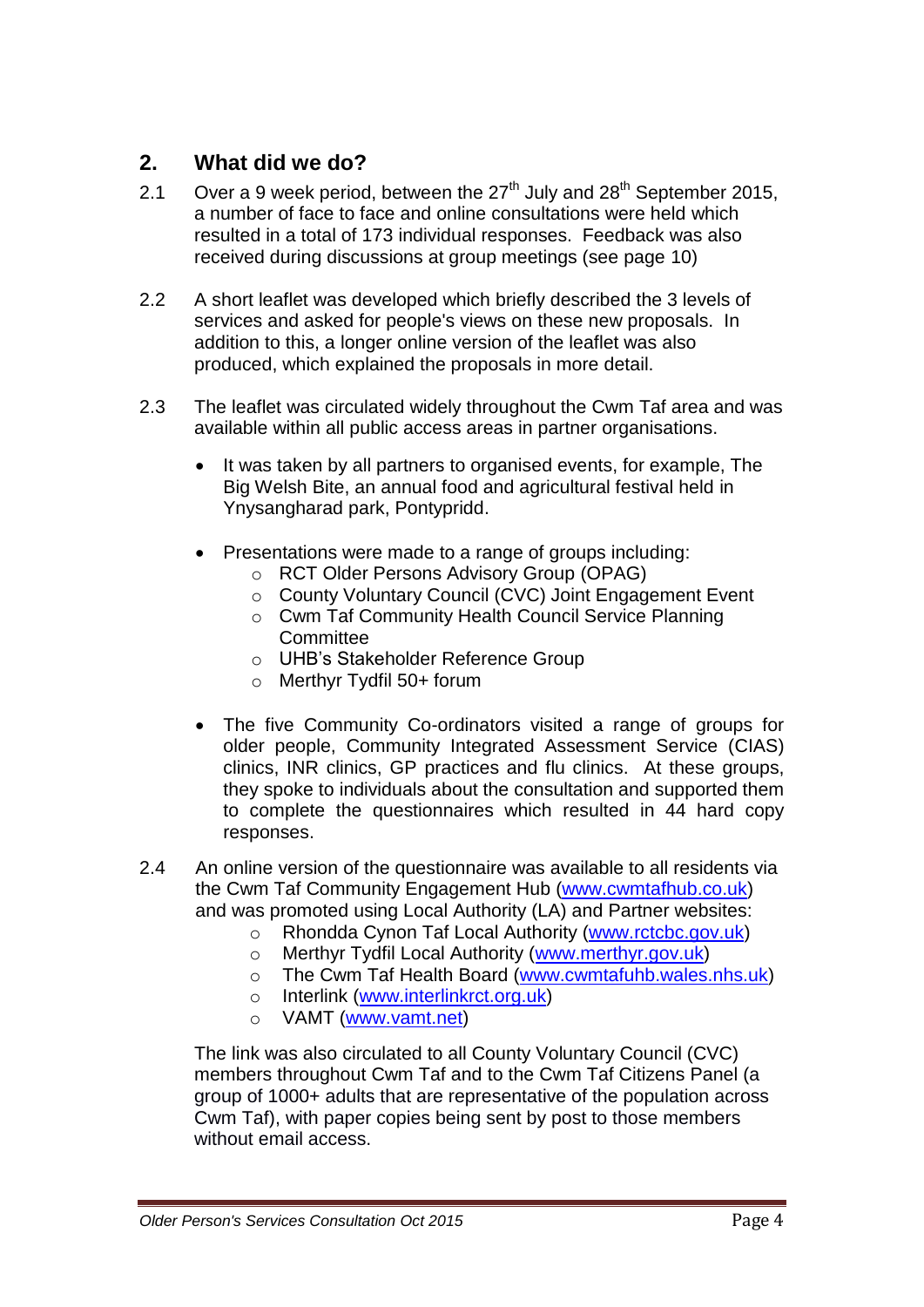## **3. Consultation Findings**

3.1 A total of 136 questionnaires were completed via the leaflet and 37 were completed online. The following is a summary of the responses received during the engagement period.

## **Question 1: Do you agree with the Service Plan?**

#### **The majority of those who responded to this question (93%) stated that they agreed with our service plan.**

|                        | Yes | No |
|------------------------|-----|----|
| Leaflet                | 12C |    |
| Online                 |     |    |
| <b>Total Responses</b> | 151 |    |

#### **You said:**

*"Supporting people at an earlier stage makes sense. Having the 3 levels makes it easier for people and professionals to understand and identify what type of services a person would need."*

*"It tackles overall well being which is not the case at present e.g. older people can be isolated and depressed if not engaged in local events."*

*"Yes, services have to have more of a joined up approach, there are currently too many gaps and a lack of knowledge and understanding of older people needs."*

#### **Negative responses included:**

*"There is too much emphasis on families providing support - this assumes people have family members who don't work, or who live locally.*"

## **Question 2: Do you think we have the right priorities for older people's services?**

#### **Again, a high number of respondents (89%) stated that they thought we had the right priorities for older people's services.**

|                        | Yes | <b>No</b> |
|------------------------|-----|-----------|
| Leaflet                | ∣15 |           |
| Online                 | 28  |           |
| <b>Total Responses</b> | 143 |           |

#### **You said:**

*"Yes, prevention is always better than cure"*

*"Yes, but it will take more than one generation for the ideology to be accepted. Financially they require significant investment which isn't achievable in this time of austerity."*

#### **Negative responses included:**

*"No, a greater focus on tackling loneliness and isolation is needed to prevent deterioration in mental well-being and dependence."*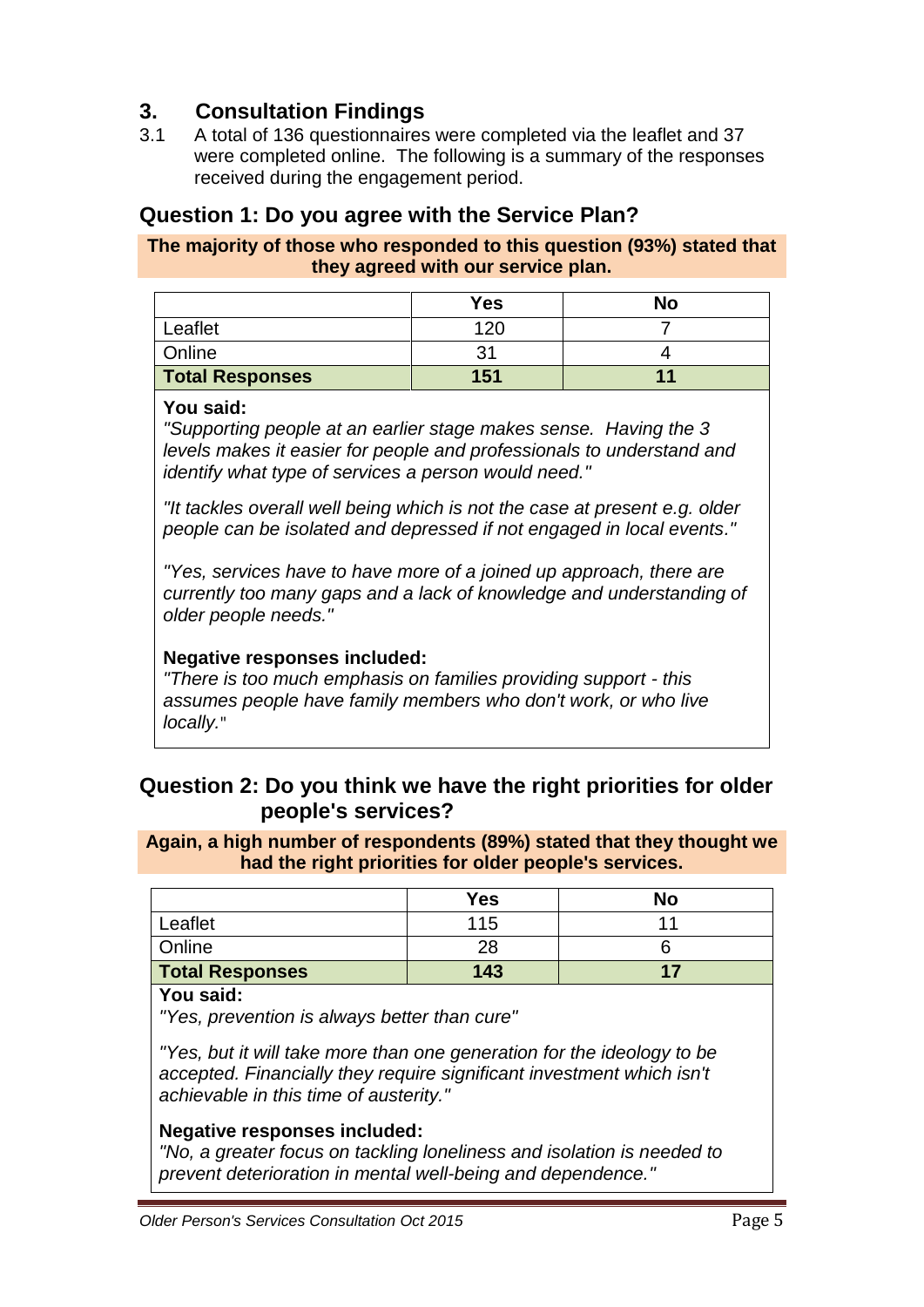## **Table 1: Common Themes**

Throughout the questionnaire, respondents were encouraged to include comments in their responses. The comments made often referred to the same subjects, which are summarised below.

| Subject / theme                                                                                                                                                                                                                                                                                                        | <b>No. of occurrences</b> |  |  |  |  |
|------------------------------------------------------------------------------------------------------------------------------------------------------------------------------------------------------------------------------------------------------------------------------------------------------------------------|---------------------------|--|--|--|--|
| Living independently at home                                                                                                                                                                                                                                                                                           | 37                        |  |  |  |  |
| You said:<br>"Help older people stay in their own homes for longer, giving them as much<br>independence as possible."                                                                                                                                                                                                  |                           |  |  |  |  |
| Accessing accessible information and advice                                                                                                                                                                                                                                                                            | 22                        |  |  |  |  |
| You said:<br>"Easier access to information regarding support / services from voluntary<br>organisations available for public access. So we all take responsibility for are<br>own lives and those of our families."                                                                                                    |                           |  |  |  |  |
| <b>Social isolation/loneliness</b>                                                                                                                                                                                                                                                                                     | 21                        |  |  |  |  |
| You said:<br>"Loneliness should be a priority. People need companionship"                                                                                                                                                                                                                                              |                           |  |  |  |  |
| <b>Transport</b>                                                                                                                                                                                                                                                                                                       | 19                        |  |  |  |  |
| You said:<br>"A big issue with community projects and support is transport. A viable<br>system has to be put in place to get elderly people to community-based<br>projects, as families are not always able to do this. Currently, and<br>historically, this has seen the demise of good community-based initiatives." |                           |  |  |  |  |
| <b>Dignity, Respect and Compassion</b>                                                                                                                                                                                                                                                                                 | 15                        |  |  |  |  |
| You said:<br>"Treating people with respect, maintaining people's dignity at all times, being<br>treated as a person not a number."                                                                                                                                                                                     |                           |  |  |  |  |
| <b>Easier/quicker access to GP</b>                                                                                                                                                                                                                                                                                     | 14                        |  |  |  |  |
| You said:<br>"Patients tell me it is very difficult to get appointment with GP - so usually GPs<br>are left out from dealing with chronic mobility problems or declining in health.<br>More GPs and easier access to them would be needed."                                                                            |                           |  |  |  |  |
| <b>Family/Carer Support</b>                                                                                                                                                                                                                                                                                            | 11                        |  |  |  |  |
| You said:<br>"Need to consider the additional stress placed on family members when put<br>into the 'voluntary carer' role. Whilst those that do it usually do it willingly that<br>does not mean that it is OK as their quality of life is reduced, which can have<br>an effect on their health."                      |                           |  |  |  |  |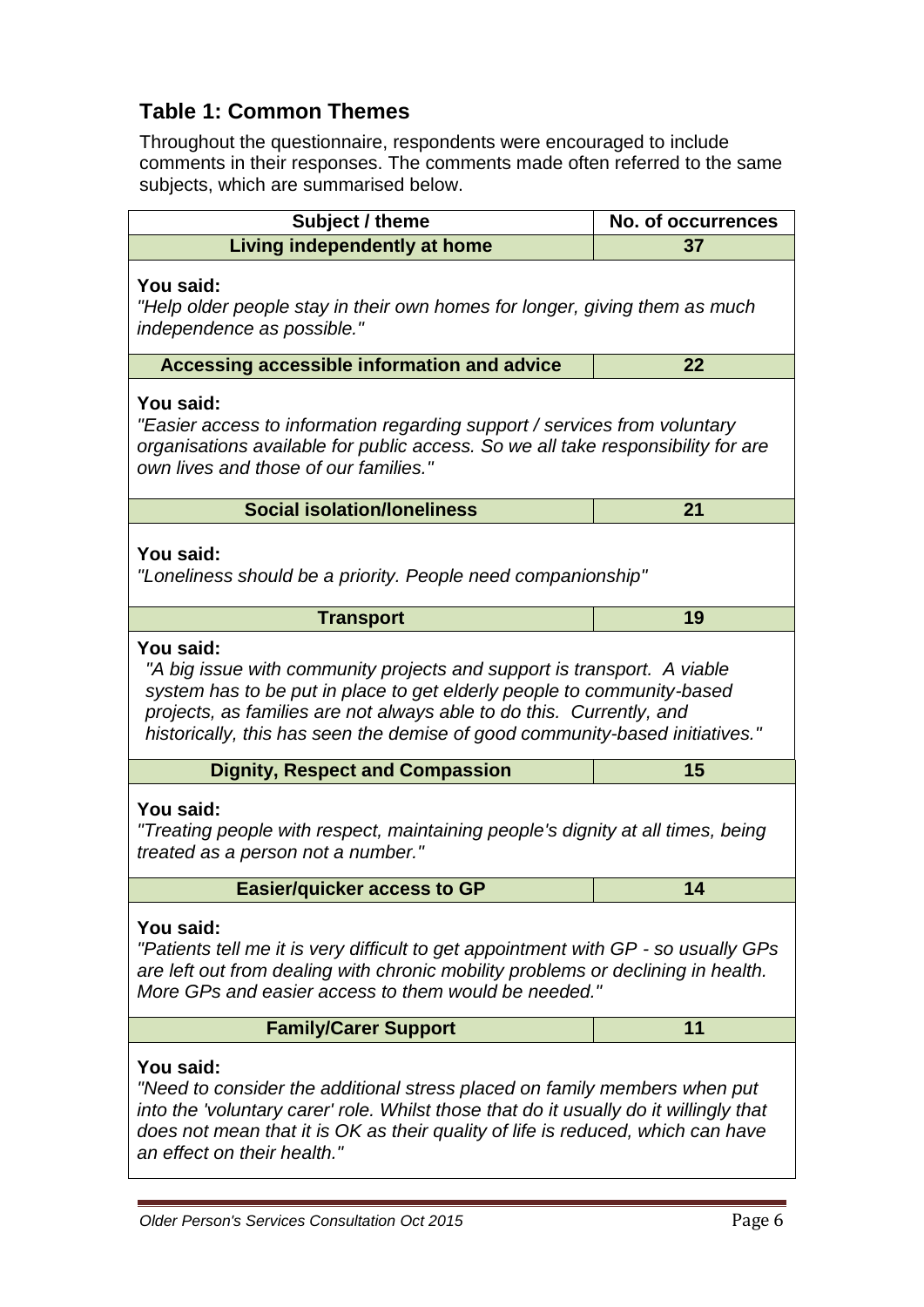## **Table 1: Common Themes (continued)**

| Subject / theme              | No. of occurrences |
|------------------------------|--------------------|
| <b>Accommodation/Housing</b> |                    |
|                              |                    |

## **You said:**

*"The extra support and housing talked about should be in place asap. More sheltered housing is certainly required, more communal houses where elderly are encouraged to go in the mornings, afternoons or all day even with transport provided."*

### **Funding/Resources 7**

#### **You said:**

*"Providing alternatives (private services / 3 sector services / home support) requires a wealth of resource and with the private / 3rd sector agencies the funding is often time limited / non recurring and services fail."*

## **Other comments received**

Throughout the consultation, a small number of comments were made about the following topics.

• Collaboration

*"The idea of a more collaborative working is very beneficial provided that it works to the best that it possibly can."*

• Health

*"Patients are more quickly accessed in hospital and moved into the correct environment suitable for their means, too many patients languish in hospital beds despite being medically fit and unfortunately seem to deteriorate especially mentally and sometimes physically (falls. hospital acquired infections, infections from outside the hospitals control) compounding their issues."*

**Staffing** 

*"What happens in practice is the most important thing - ensure there are sufficient people, with the right attitude and resources available to care for these vulnerable people."*

#### • Support and Care

*"The provision of any care and support that the older person may require that truly puts the older person at the centre of anything that we do and giving them the options for them to maintain living independently for as long as they possibly can."*

And some final words:

*"The better we are looked after, the less we will cost."*

*"Listen to people, care and have time for staff and clients."*

*"Older people are living longer and need all the help they can receive."*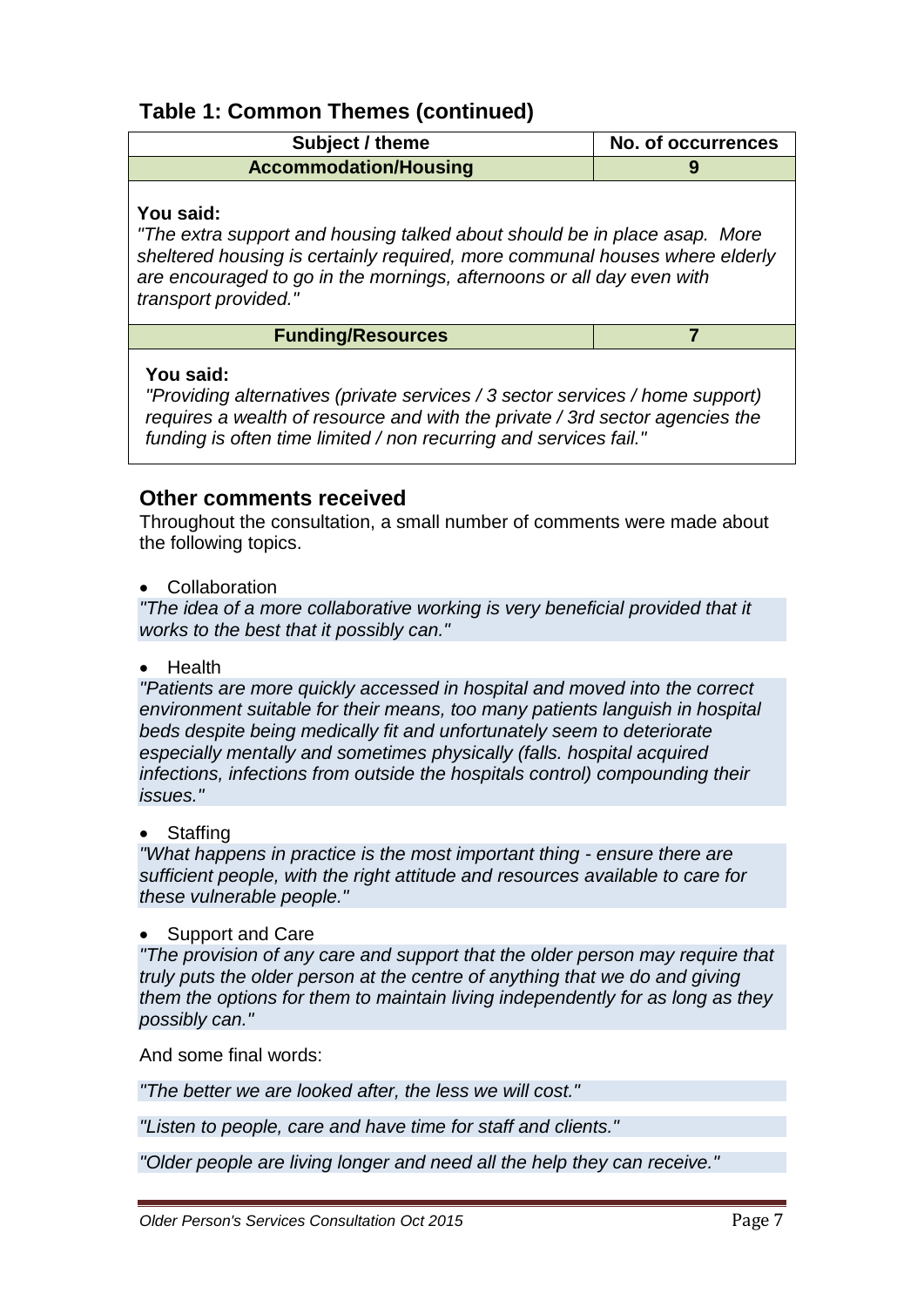## **Suggestions and ideas**

Many respondents took the opportunity to make their own suggestions about how they felt services could be improved.

They suggested:

- Bridging the generation gap by mentoring young unemployed people in care service settings and holding more intergenerational activities.
- Offering complimentary therapy services, named GP's and educating people about their illnesses.
- Better centrally located housing ring fenced and designed for older people.
- Setting up information points in community settings such as libraries and leisure centres.
- Tackling long term isolation by having welcoming social centres hosting a variety of different groups and promoted by local coordinators.

## **4. Respondent Demographics**

The final section asked all about the individual completing the questionnaire.





**Figure 1. Area of responder Figure 2. Age Range of responder**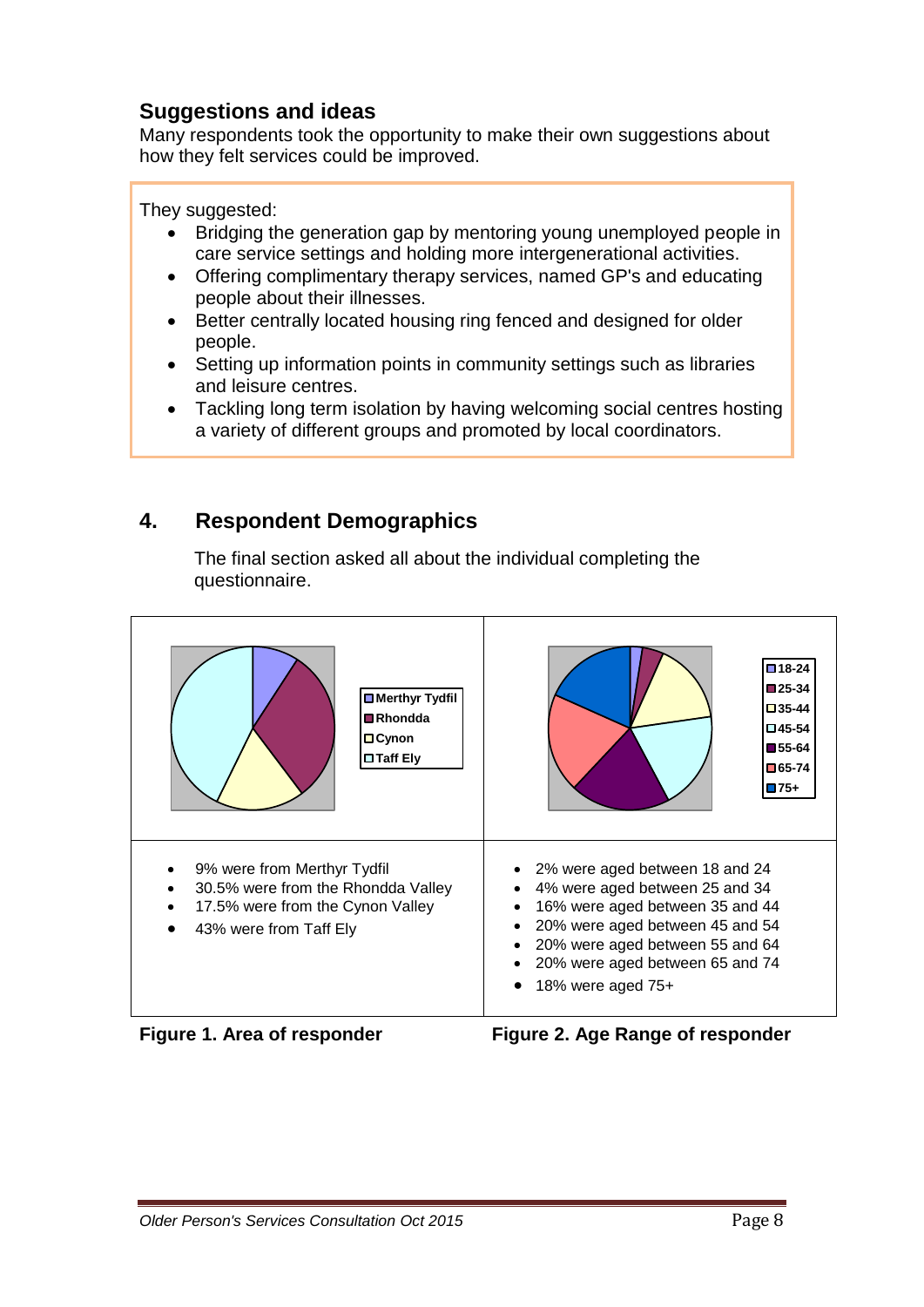









**Figure 5. Are you a carer? Figure 6. Consider to be disabled?**

4.1 The final question that people were asked was: **'Do you feel that the proposed changes would have more of an impact on you (positive/negative) because of the things you've told us about yourself above?'** (i.e. in the demographic section of the questionnaire.)

**Just over half (52%) of the people who responded to this question felt the proposed changes would have a positive impact on them.**

"*I do believe that this would have a positive impact on myself because even though I am disabled person, I do try to live very independently for as long as I possibly can and these changes would make this possible for all older people. Getting older with these changes in mind would make my life less daunting."*

**Whilst, 48% of respondents felt the proposed changes would not have an impact on them personally.**

*"Not now, I am quite independent and can manage ok on my own."*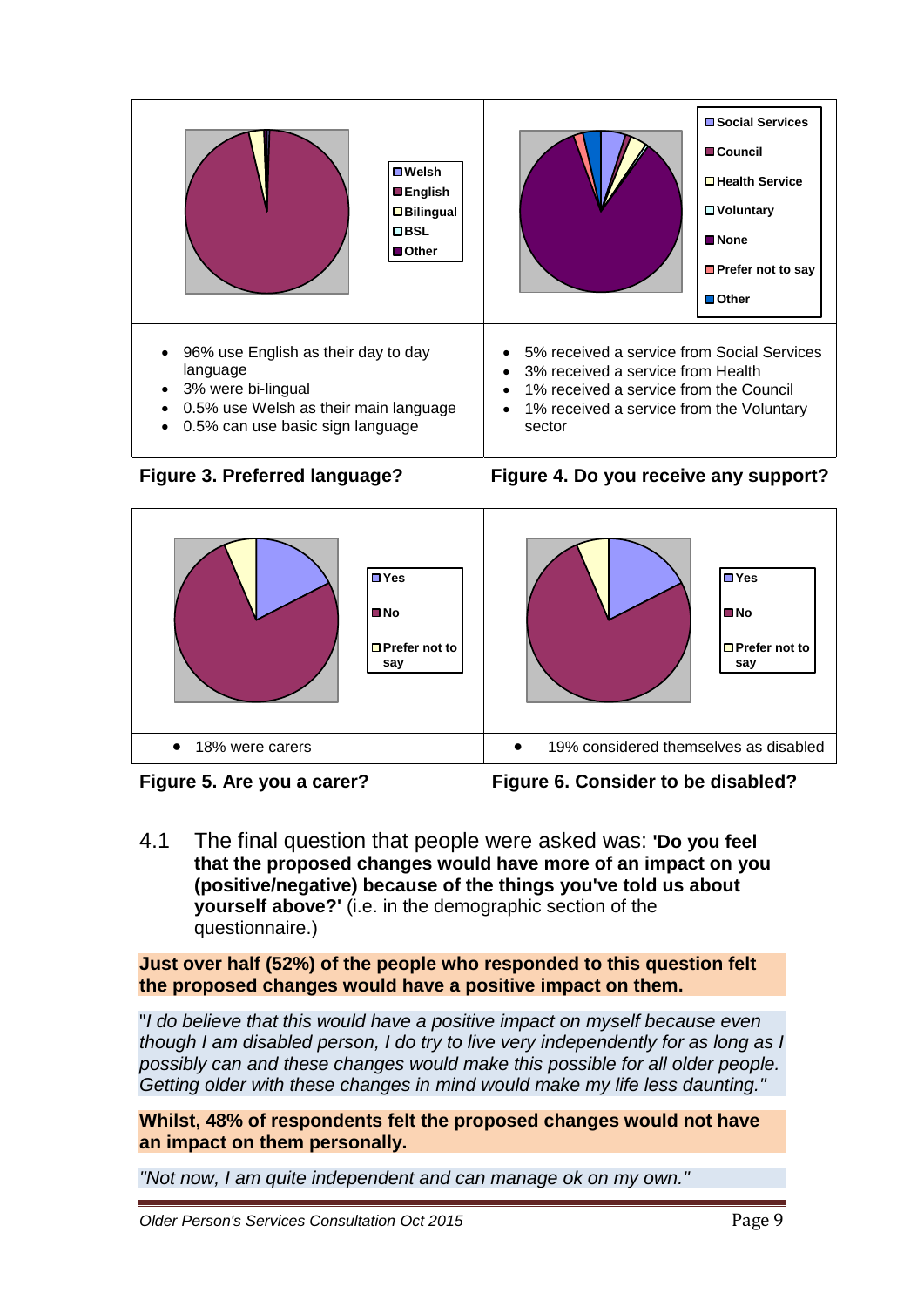## **5. Feedback from meetings and group discussions**

5.1 Throughout the engagement period, presentations were made to a number of groups to explain the consultation and give people the opportunity to ask questions, comment or complete the questionnaire. The following is summary of the feedback from these sessions.

## 5.2 **RCT Older Persons Advisory Group (OPAG) presentation**

The meeting was held on the  $22<sup>nd</sup>$  July. Attendees were very supportive of the model and particularly liked the idea of reducing reliance on care homes and increasing alternative accommodation opportunities.

They were concerned that at a time when Council's are shutting community facilities we would be expecting people to find more support in informal settings - but they recognised that there was a wide range of facilities in the community (local cafe's etc.) that provide meeting places for people etc. which they use themselves.

As, this was one of the first consultation events, feedback was given on the questionnaire itself, its layout and the way it was worded, This feedback led to some changes being made before circulating the questionnaires more widely.

## 5.3 **County Voluntary Council (CVC) Joint Engagement Event**

Interlink (RCT) and Voluntary Action Merthyr Tydfil (VAMT) held a joint Health, Social Care & Wellbeing Forum event on 5<sup>th</sup> August. 28 people attended representing a wide variety of organisations. A detailed presentation was devised and delivered.

Feedback included:

- "How can the provision of social and nursing care at home be achieved? Family? Local Authority? Capacity within families needs to be considered".
- "Greater expectations on carers"
- "What are the Local Authorities intentions around charging carers for services?"
- "Money for small groups to enable the requirements of the SSWBA"
- "Stroke more support for reablement. Dementia more support for mainstream activities"

Whilst the offer for collating a Forum response was made to attendees, they were also invited to send individual responses and encourage their beneficiaries/service users to respond too.

5.4 **Cwm Taf Community Health Council Service Planning Committee** The meeting was held on the  $12<sup>th</sup>$  August 2015 and there were approximately 10 people in attendance - due to limited time, the engagement was brought to the attendees attention and members were requested to share the information and encourage responses. It did also generate a request for more information on the Social Services and Wellbeing Act.